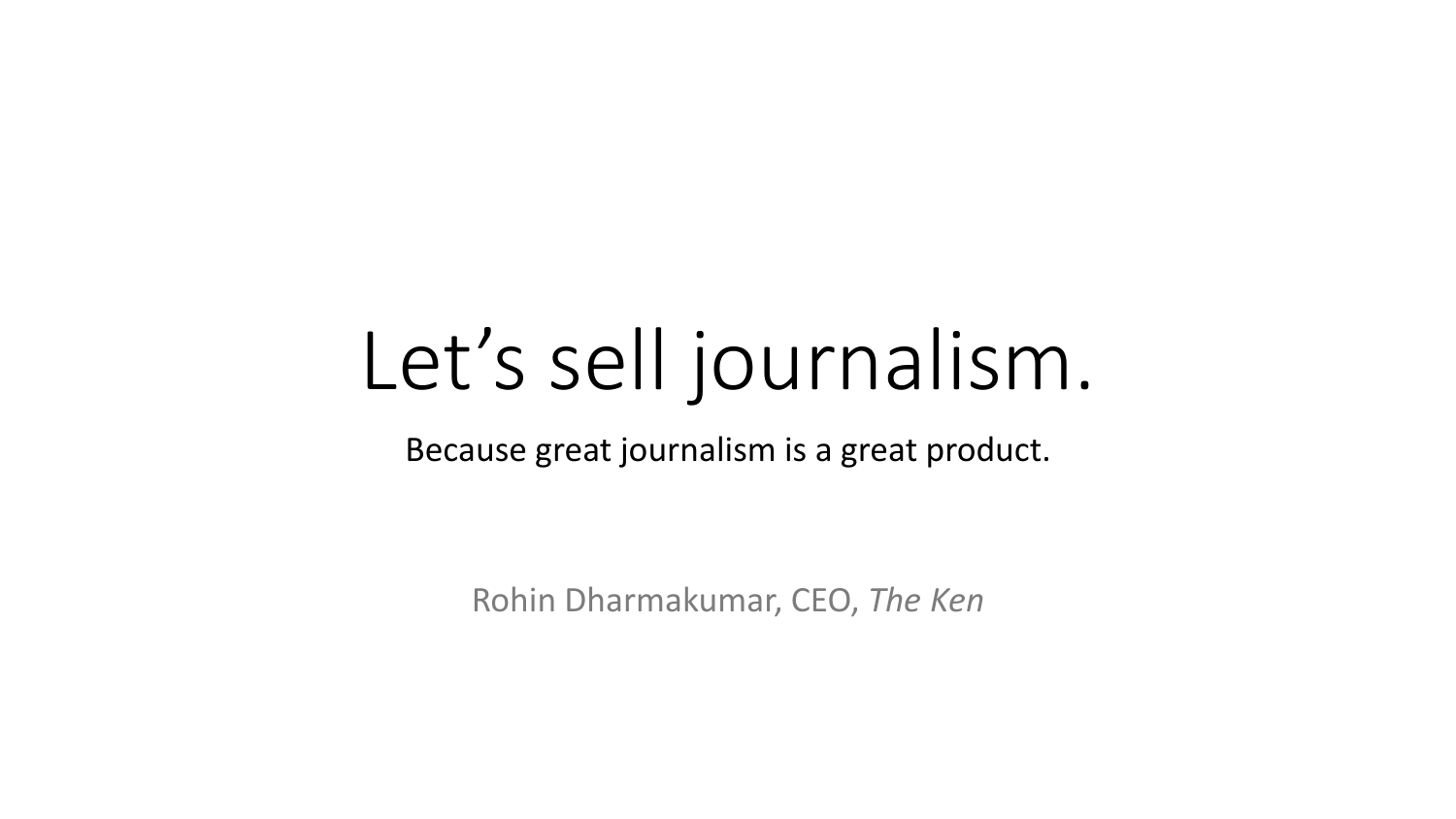### About *The Ken*

- India's first & largest subscriptions-only digital media platform
- Launched in October 2016, we publish one exclusive business story every weekday
- Our subscription model has 2 parts
	- High quality journalism = original, deeply reported and analytical
	- Premium pricing = an annual subscription is Rs.2750/\$108
- We cover technology, business, science and healthcare using a decidedly India-specific lens
- In Q4 2018, we crossed 10,000 active subscribers
- Growing at 100+% annually for the last two years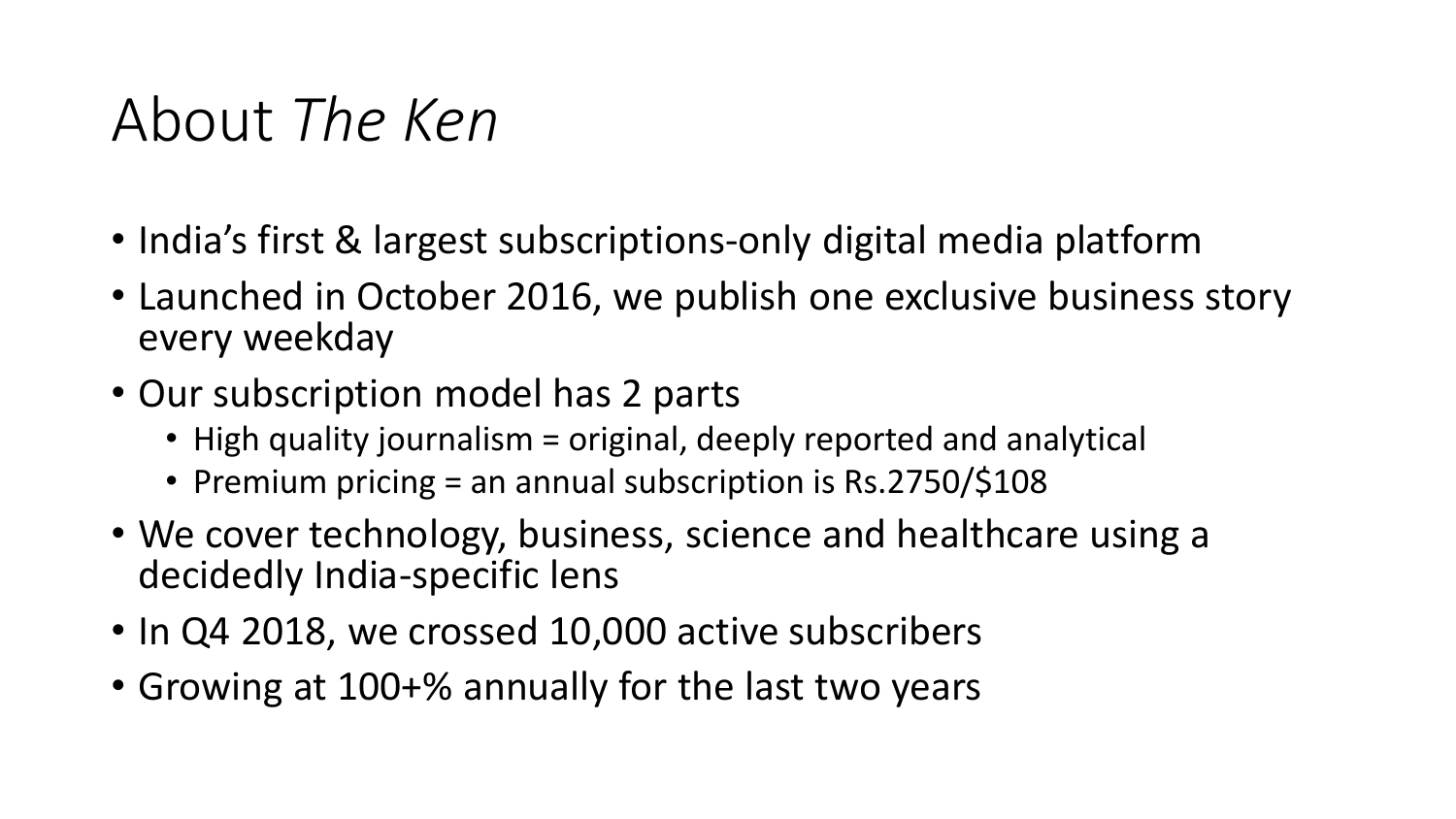### Fewer, deeper stories

ull Airtel 중 (VPN) 11:33 PM



5G Fuss

#### India, the middle kingdom for 5G, is battleground zero for **Huawei and Samsung**

With over 1.1 billion subscribers and 90% of its equipment imported, India is make-or-break territory for 5G global telecom equipment vendors

| <b>SEEMA SINGH</b> |  |  |              |
|--------------------|--|--|--------------|
|                    |  |  |              |
|                    |  |  | and the con- |

Three large and powerful telcos - Airtel, Jio, and Vodafone-Idea - engaged in a deathmatch

5 Feb 2019

 $\phi$ 

6 Comments





#### **Google the dealer** meets Google the player

The Google Play Store is turning off the tap on apps asking for SMS and call log permissions. While that plunges apps into a data drought, Google's own products may gain a competitive edge

| <b>ARUNDHATI RAMANATHAN</b>                                                                         | 17 Jan 2019 |
|-----------------------------------------------------------------------------------------------------|-------------|
| Google's move to stop Android apps from reading SMS and<br>call logs is a step towards user privacy |             |
| 9 Comments                                                                                          |             |

ull Airtel 중 (VPN) 11:35 PM  $6097%$ 



#### The spoke in the bikesharing wheel

Last year, mobility startups entered India with the hope that bicycle-sharing would fix daily commute in cities. Today, they're pivoting to electric scooters in a big way. Will these startups ever snap out of the experiment phase?

| <b>SALMAN SH</b>                                                                                 | 29 Jan 2019 |
|--------------------------------------------------------------------------------------------------|-------------|
| VC-led bicycle-sharing startups in India are waking up to the<br>realities of product-market fit |             |
| 8 Comments                                                                                       |             |



Call me by your revenue

#### **Exactly how big is Facebook in India?**

For a social media company that has close to 294 million users in India, the largest user base in the world, few seem to know the scale of Facebook's operations in the country. Fewer still are certain if whatever little they know is correct. Knowledge plummets even further; nobody is actually quite sure of the size of the overall digital advertising market

#### **ASHISH K. MISHRA**

#### 6 Feb 2019

If you start asking knowledgeable people for Facebook's business revenue in India, you'd be surprised by the various numbers you collect

4 Comments

 $\alpha$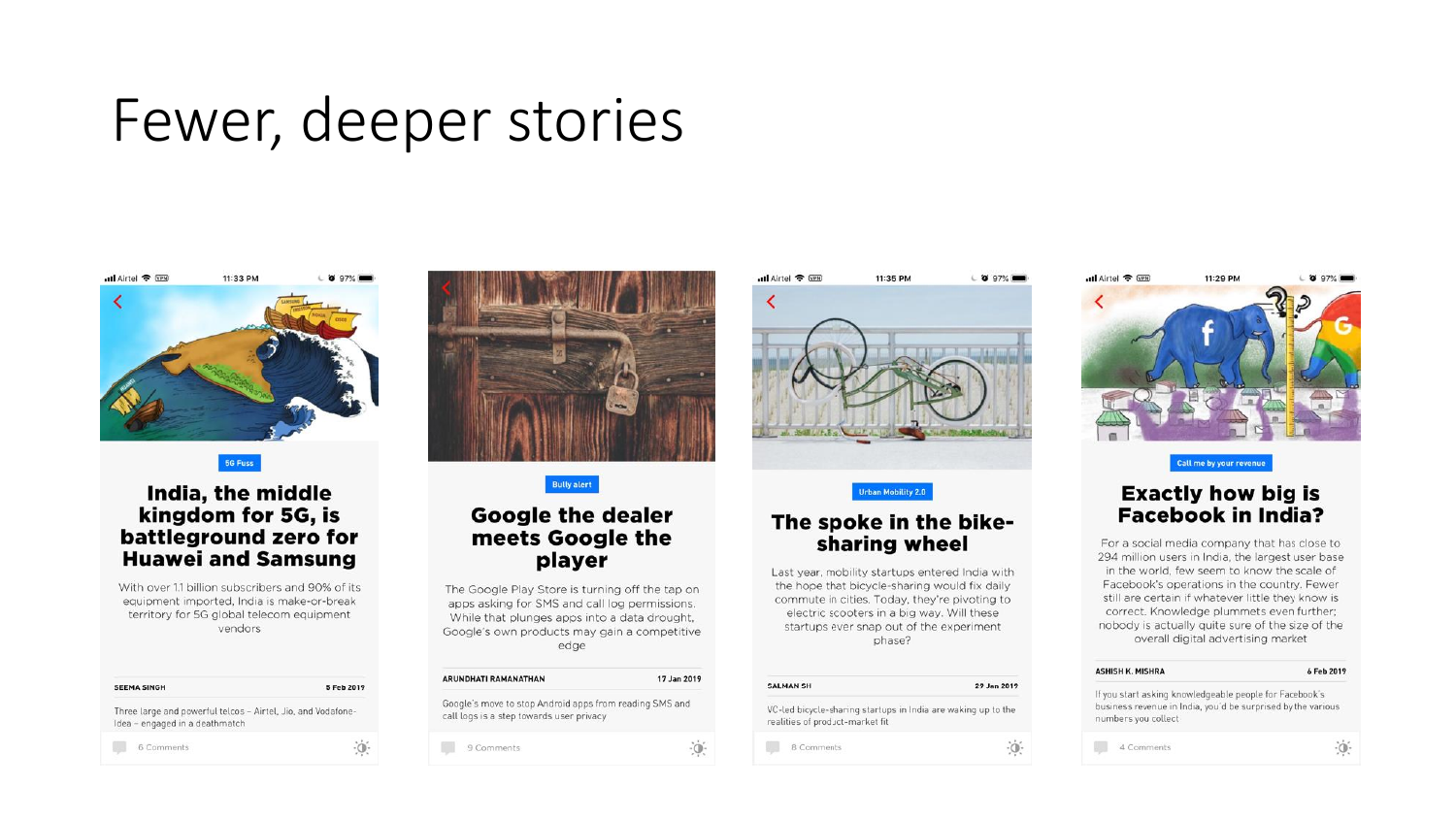## Subscriptions or bust

- 100% focus since day 1
- No trials
- No leaky paywalls
- No ads
- No syndication
- No discounts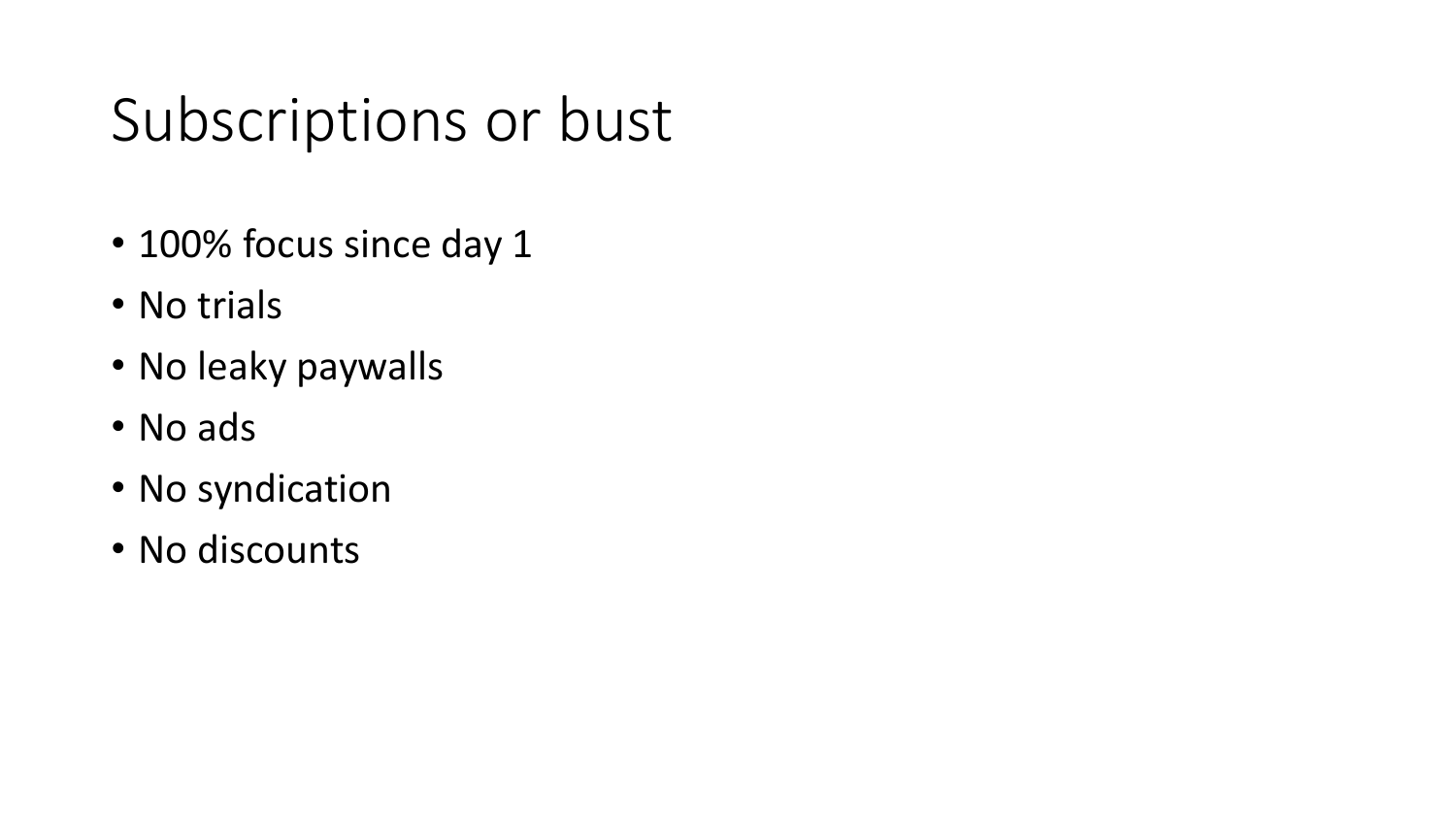## The traditional journalism construct

- Ignorance, distrust and antipathy between editorial & business sides
	- From editorial towards business models and revenue
	- From business towards journalistic ethics and craft
- Strict "Chinese walls" between functions
- No common ground on what the product is
	- Is it the journalism?
	- Or is it the readers?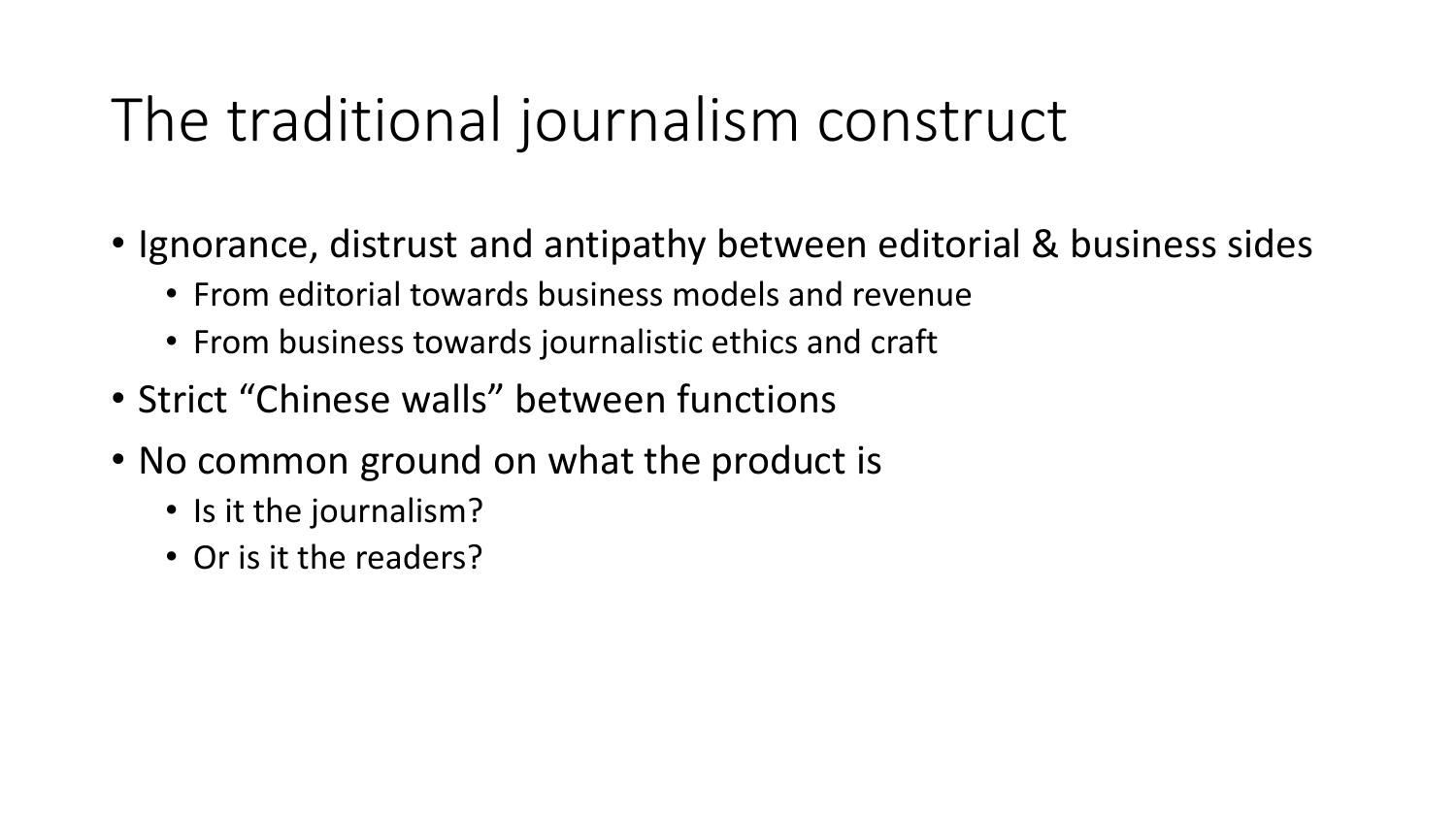## But, product tail wags the journalism dog

 $\checkmark$ 



**Chris Fralic O** @chrisfralic



I just cancelled my @WSJ subscription after being a reader and subscriber for 39 years. Because they don't recognize me across my phone or tablet and force me to log in every time. The app works but links from Twitter or elsewhere don't open the app or deep link. Bye Bye.

7:57 PM - 11 Feb 2019





**Follow**  $\checkmark$ 

1/ This is 100% right. I pay to subscribe to @nytimes, @washingtonpost, @WSJ, @NewYorker, @WIRED, @VanityFair and others. All fail to recognize me as a subscriber, especially when I link to a story from within, say, Twitter. This is a huge fail & a threat to the sub model.

#### Jim Boren @@jboren4507

I'm a big believer in paying for the news you read. But if news sites are going with paywalls, they should work properly. I have digital subscriptions to @LATimes & @WSJ, but both often block me while I'm signed in. Happening now & customer service AWOL. bit.ly/2nt48gS

#### 10:07 AM - 17 Feb 2019

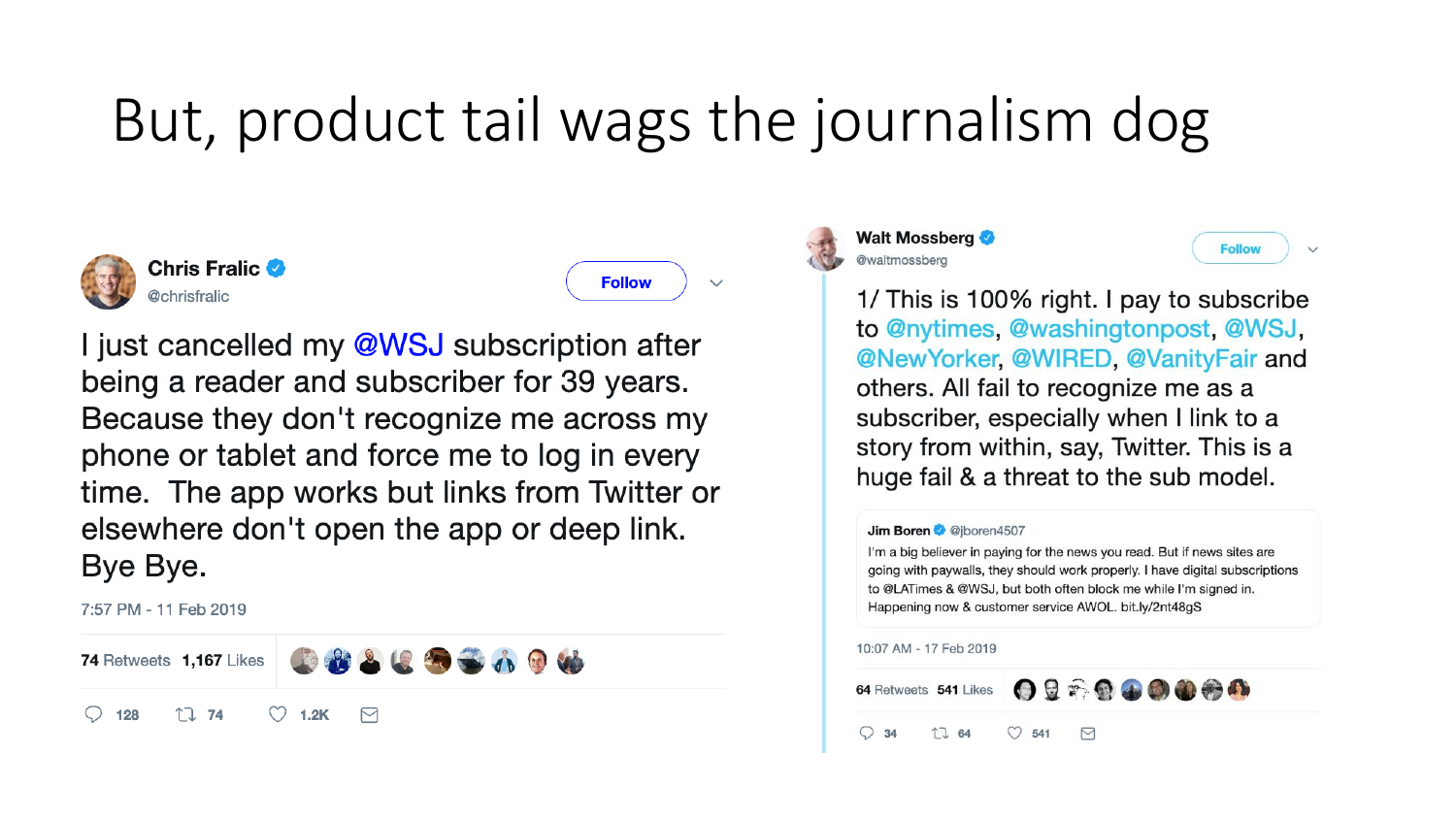### Instead, journalism as a product

- Journalism was, is and should be a product
- Product, engineering and marketing are distinct but connected
	- All share a common objective with editorial: win & retain subscribers
- Break "Chinese walls", but ethically
	- Collaboration is *not* interference
- Managed and run like a SaaS company
- "Journalism as a Service", or JaaS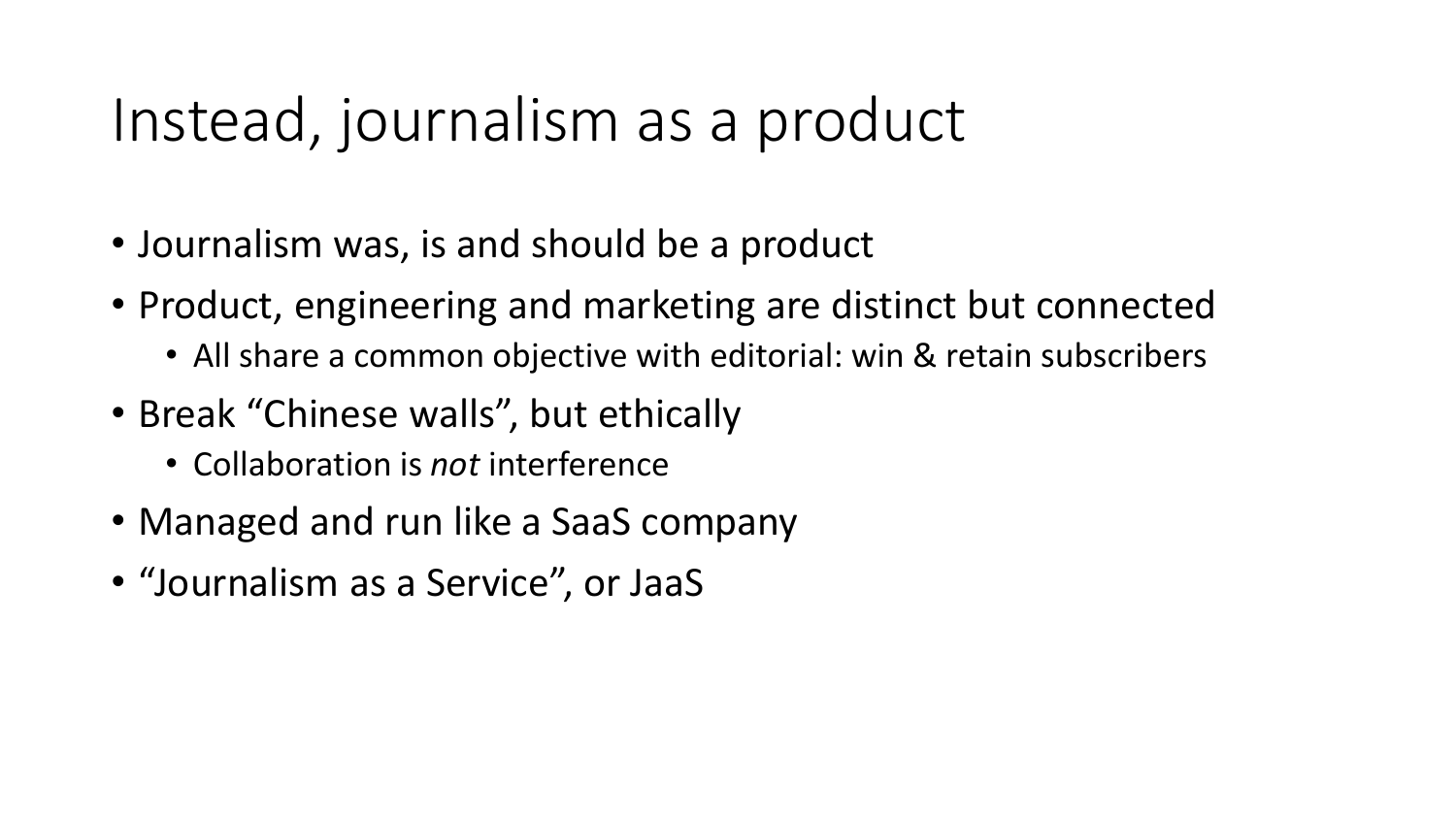## Multiple products

- The best guarantor for independent journalism = a strong, diversified and sustainable revenue model
- Multiple sources of revenue, each growing at 100+% annually
	- Retail subscriptions
	- Corporate subscriptions over 5 dozen companies are subscribers
	- Campus subscriptions world's best b-schools are subscribers (HBS, ISB, IIMA)
	- Patron subscriptions
- Recurring revenue as a percentage of total revenue is growing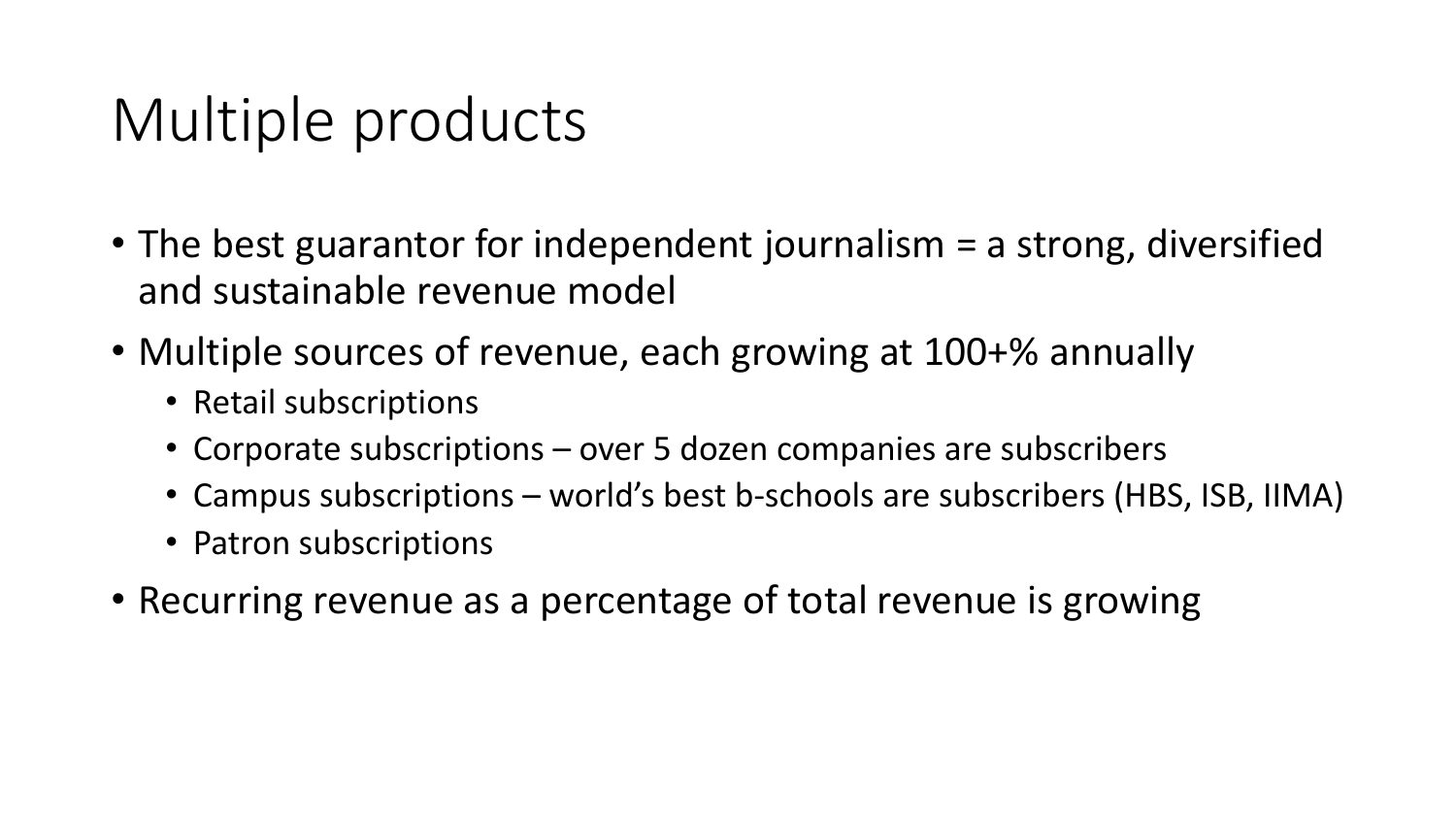## In control of our growth channels

- 100% of visitors and subscribers acquired organically
	- Zero paid acquisition till date
- Diversified reader acquisition
	- 25% via own emails
	- 25% via direct visits
	- 25% via search
- Not dependent on platform gatekeepers